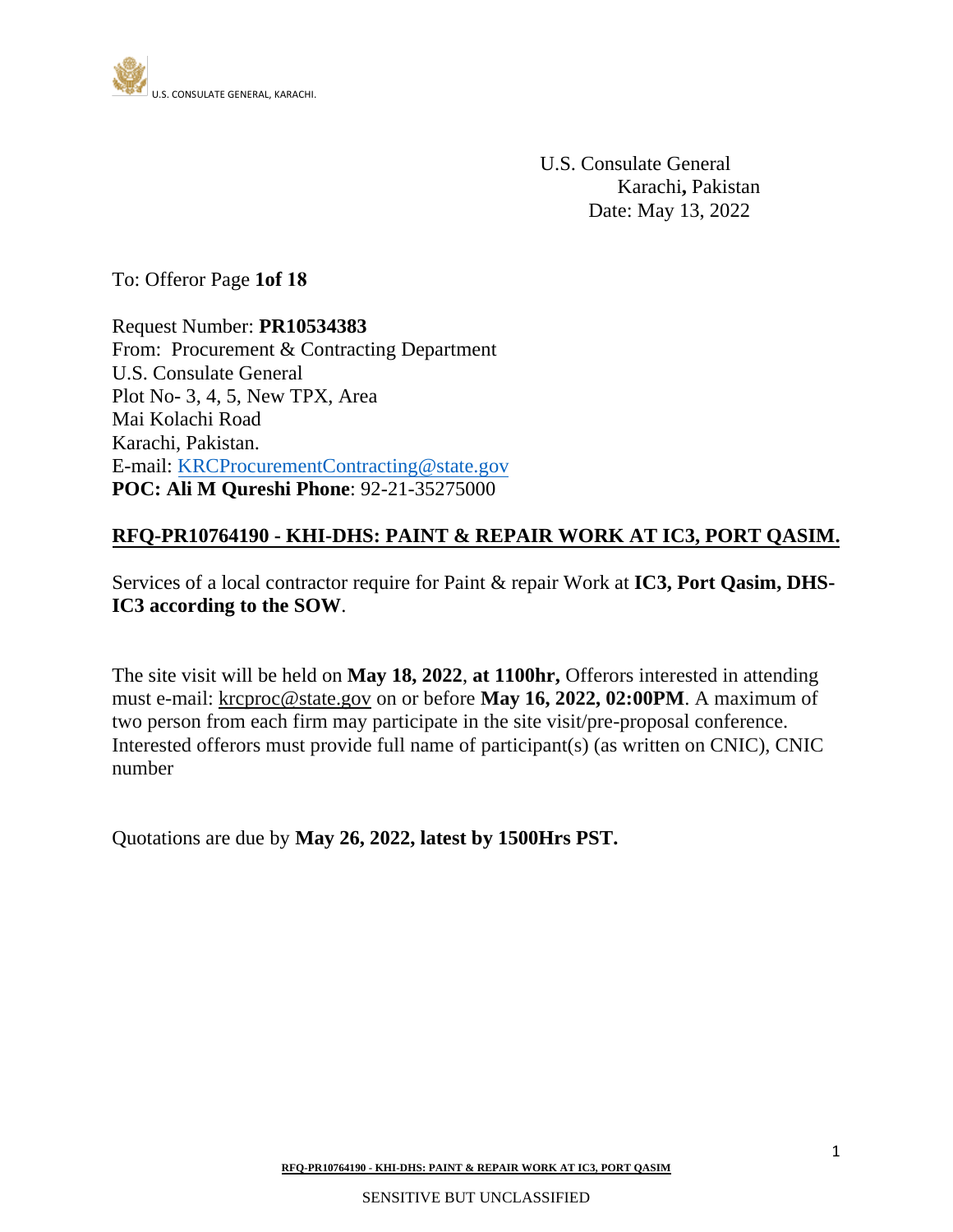

# **Description:**

| N <sub>0</sub> | <b>Description</b>                                                                                                                                                                                                   | Quantity | <b>Price in PKR</b> |
|----------------|----------------------------------------------------------------------------------------------------------------------------------------------------------------------------------------------------------------------|----------|---------------------|
| $1-$           | <b>Replacement of metal sheet:</b><br><b>Checker plate 4mm</b><br>Length=22ft, Width=4.1ft<br><b>Remove old sheet and replace</b><br>with good quality new sheet.<br><b>Properly Weld it with Platform</b><br>frame. | 02 Each  |                     |
|                | Apply Grey Paint (02 Coats) to<br>both platforms                                                                                                                                                                     |          |                     |
| $2 -$          | <b>Paint work for following:</b><br>Lanes (Concrete) 2760 Sqft area<br>(Yellow & Black Paint)                                                                                                                        | 02 Each  |                     |
| $3-$           | <b>Paint work for following:</b><br>K-rails $(Lx W x H)$ (6x1x3 ft)<br>(Yellow & Black Color)                                                                                                                        | 45 Each  |                     |
| $\overline{4}$ | <b>Paint work for following:</b><br><b>Traffic Lane Markings on Road</b><br>& compound<br>(White & Yellow Paint)                                                                                                     | 01 Each  |                     |
| $5-$           | <b>Paint work for following:</b><br><b>RPM Light Poles (Height=16ft,</b><br>Circum=1ft)<br>(Grey Paint)                                                                                                              | 04 each  |                     |
| $6-$           | <b>Paint work for following:</b><br><b>Bollards</b> (Height=7ft,<br>Circum=1ft)<br>(Yellow & Black Paint)                                                                                                            | 15 Each  |                     |
| $7 -$          | <b>Paint work for following:</b><br>Light Poles (Height=32 ft) (Grey<br>Paint), Base of Poles (Black &<br><b>Yellow Paint)</b>                                                                                       | 32 Each  |                     |

**Total Amount: \_\_\_\_\_\_\_\_\_\_\_\_\_\_\_\_\_\_\_\_\_\_\_\_\_\_\_\_\_\_\_\_\_\_\_\_\_\_\_\_\_\_\_\_\_\_**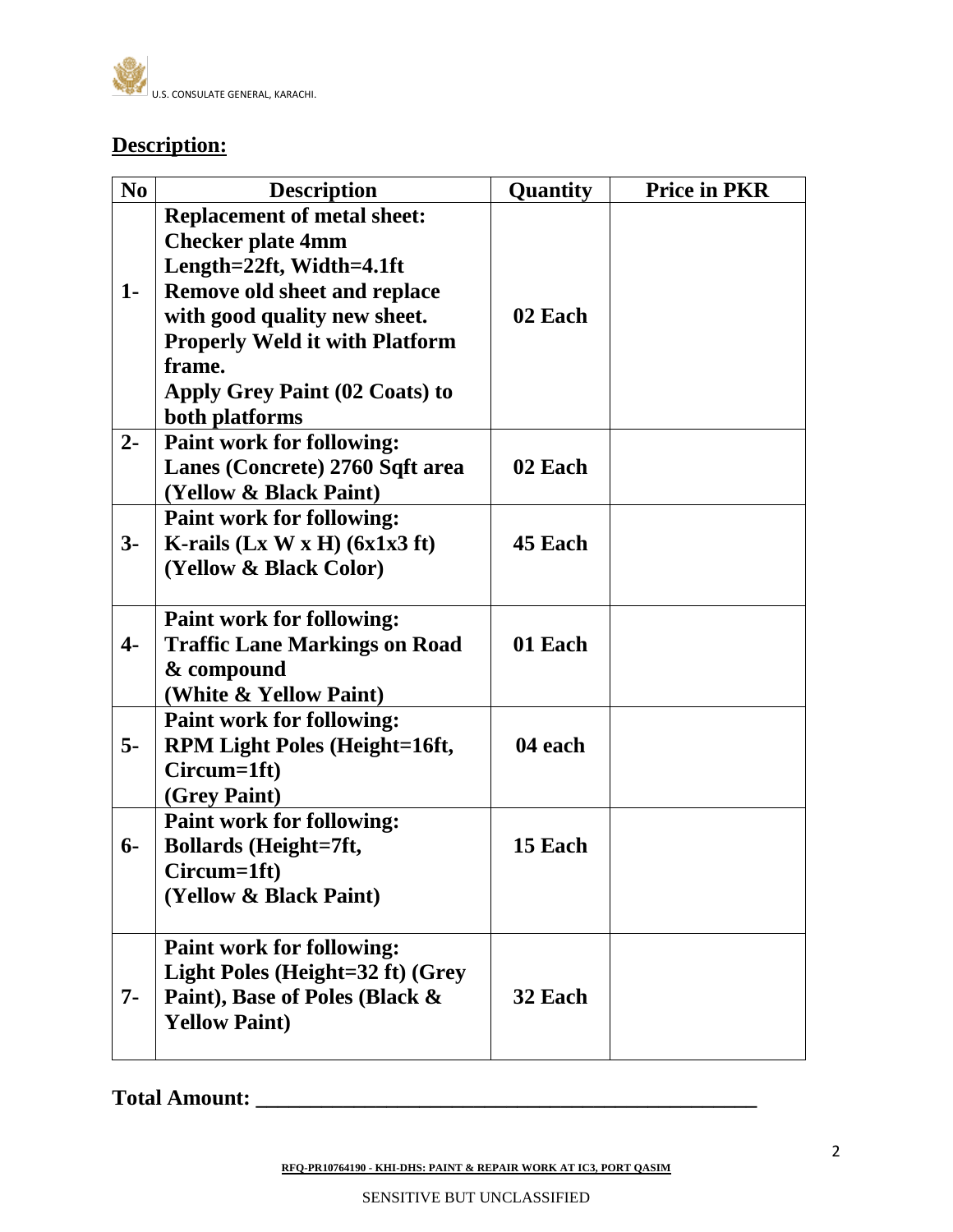



# **U.S. CONSULATE KARACHI, PAKISTAN**

# **STATEMENT OF WORK**

**For**

**"Paint & Repair Works at IC3, Port Qasim"**

*May 10, 2022*

**RFQ-PR10764190 - KHI-DHS: PAINT & REPAIR WORK AT IC3, PORT QASIM**

SENSITIVE BUT UNCLASSIFIED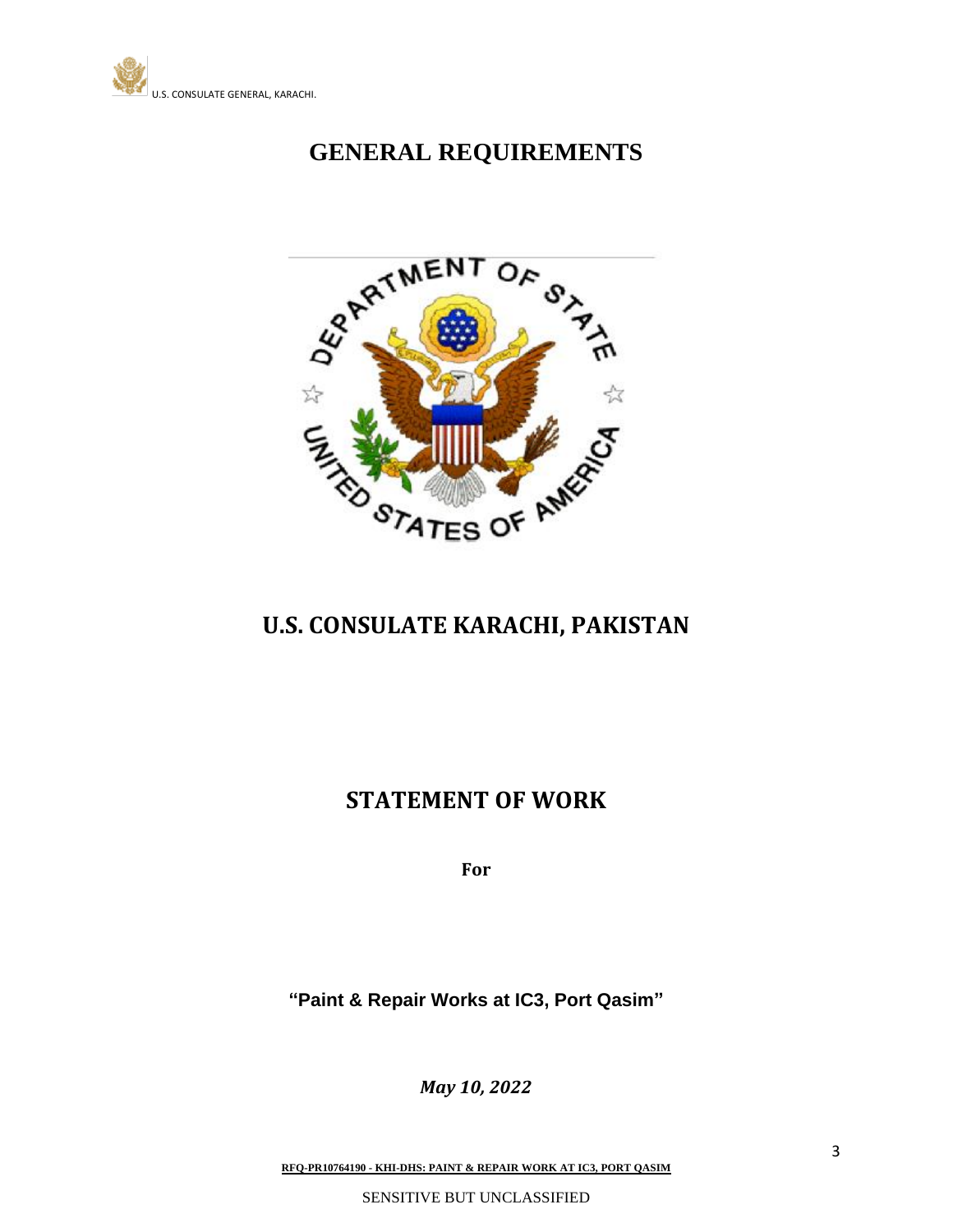

### **Overview:**

The project is described as "**Paint & Repair Works at IC3 terminal – Port Qasim**". The Contractor shall furnish paint and all necessary materials, skilled labor, transportation, tools, and accessories required. All work will be performed within firm fixed-price contract.

### **SCOPE OF WORK**

U.S. Consulate General Karachi requires service for following Paint & Repair works at IC3, Port Qasim:

## **PAINT WORK:**

- 1. X-ray Lanes (Concrete) (2760 Sq ft) (Yellow & Black oil-based paint (02 Nos)
- 2. K-rails Blocks (LxWxH) (6x1x3 ft) (Yellow & Black oil-based paint) (45 Nos)
- 3. Traffic Lane Markings on Road & Compound (6350 ft) (White & Yellow oil-based paint)
- 4. Bollards (Height=7ft, Circum=1ft) (Yellow & Black oil-based paint) (15 Nos)
- 5. RPM Light Poles (Height=16ft, Circum=1ft) (Red Oxide & Grey oil-based paint) (04 Nos)
- 6. Light Poles (Height=32 ft) (red oxide & Grey oil-based paint), Base of Poles (Black & Yellow oil-based paint) (32 Nos)

### **REPLACEMENT OF METAL SHEET:**

7. Replacement of 4mm Checker Plate on Platform (Length=22ft, Width=4.1ft) (02 Nos)

Remove old sheet and replace with new sheet. Properly weld it with Platform frame.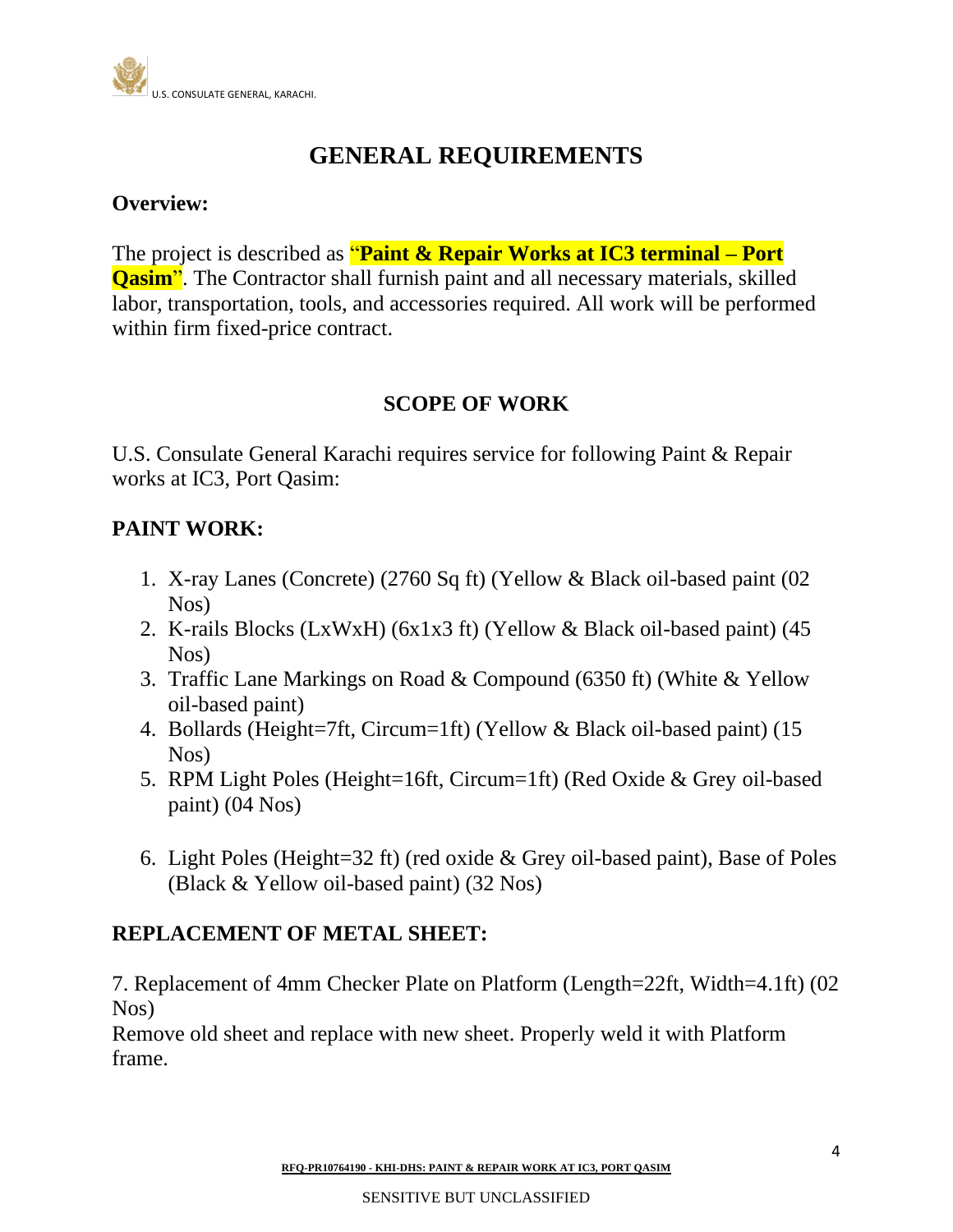

Apply good quality Paint of Grey o**il-based** (02 Coats) on both Platforms completely.

**Note: Items No. 1,2,3 & 4 – Use high quality oil-based paint (02 Coats). Items No. 5&7 – Use 01 coat Red-oxide and 02 coats of good quality oil-based. Items No. 6 - Use 01 coat Red-oxide and 02 coats of good quality of oil-based to Poles & 02 coats of high-quality oil-based to Bases.**

- 1. Preparation**:** Prepare the surfaces to receive paint and application of paint itself. Procedures shall include, but not necessarily be limited to, the following:
- a. Cleaning Clean down and remove oil, grease, and loose foreign matter, including, mold mildew, dirt, and corrosion products, in a manner which causes neither undue damage to the substrate nor damage to, or contamination of, the surroundings or the paint system to be applied.
- b. Filling Fill cracks and holes with fillers, sealers, or grouting cements as appropriate for the finishing system and substrate, and sand smooth, to ensure all coats finish smooth.
- c. Drying Unless otherwise specified, ensure that surfaces are cured and dry before applying additional coats of paint.
- d. Generally Remove weld spatter, slag, burrs, or any other objectionable surface irregularities. Remove any rust and apply rust primer.
- e. Apply an oil-based primer to surfaces.
- f. Light sanding between coats.
- 2. Paint a 1m x 1m test patch of the nominated finished paint color for approval by the COR.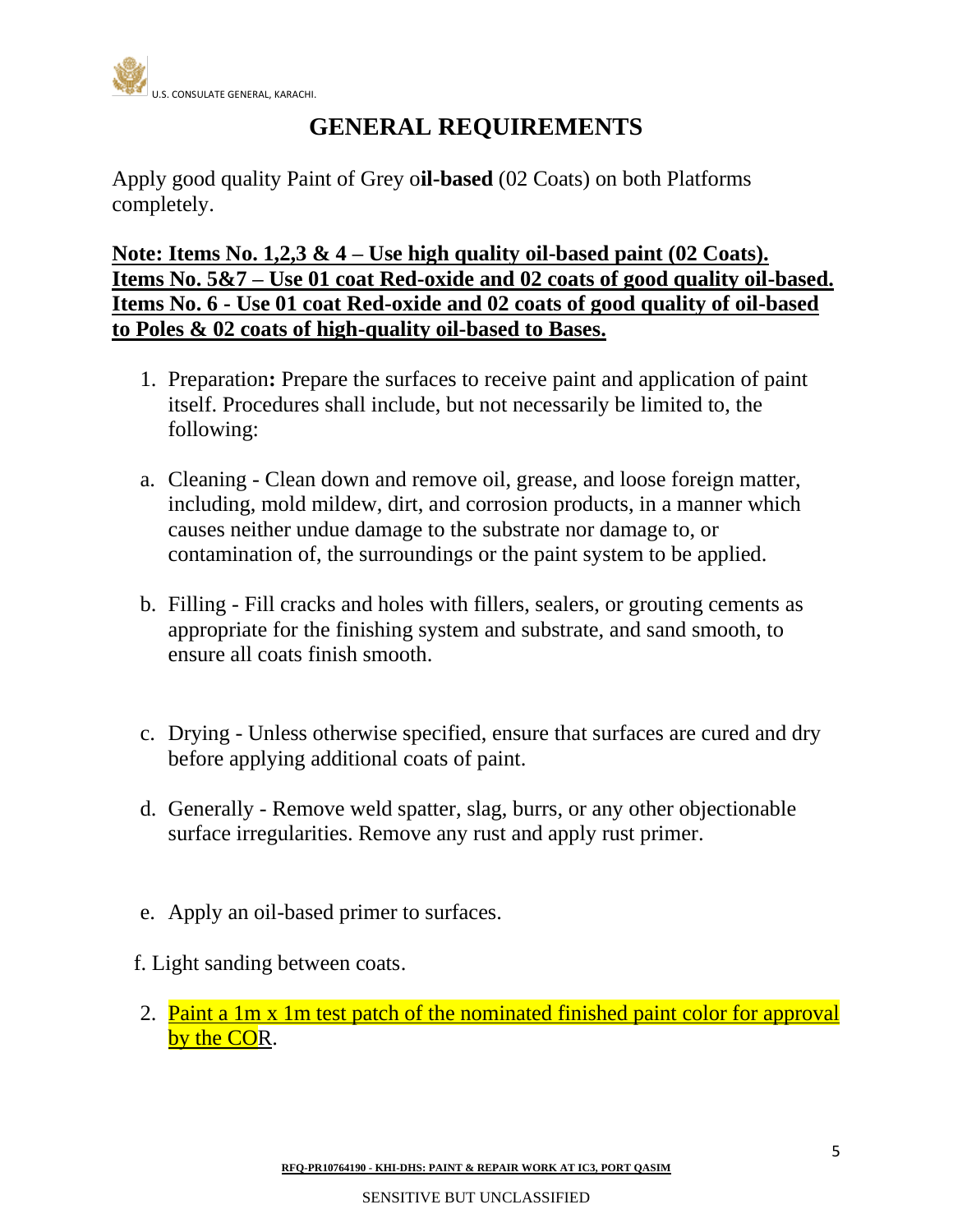

3. Paint Material - Use only premium quality lines from approved manufacturers.

4. The paint should be formulated for waterfront exposure/ humid/ outdoor environment.

- 5. Primers, sealers, undercoats Ensure that primers, sealers, and undercoats are suitable for the substrate and compatible with the finish coat and each other.
- 6. Paint Application
- a. Apply paint and related material with an undercoat plus two coats of selected finish color semi-gloss paint or with the number of coats specified in accordance with the manufacturer's recommendations. Allow each coat to harden for the drying time (or time between coats) recommended by the manufacturer.
- b. Finish Ensure each coat of paint is uniform in color, gloss, thickness, and texture and free of runs, sags, blisters, or other discontinuities.
- c. Wet Paint Warning Place notices and do not remove until paint is dry.
	- 7. Vendor will bring all its equipment such as ladders, scaffolding, tools, and necessary accessories with them at the site.

### WORK AREA PROTECTION

Before painting in any section of the building, use drop sheets and masking tape wherever necessary to protect finished work or other surfaces liable to damage during painting.

#### TOUCH UP

Clean off marks, paint spots and stains throughout including on glass, restoring damaged surfaces to their original condition.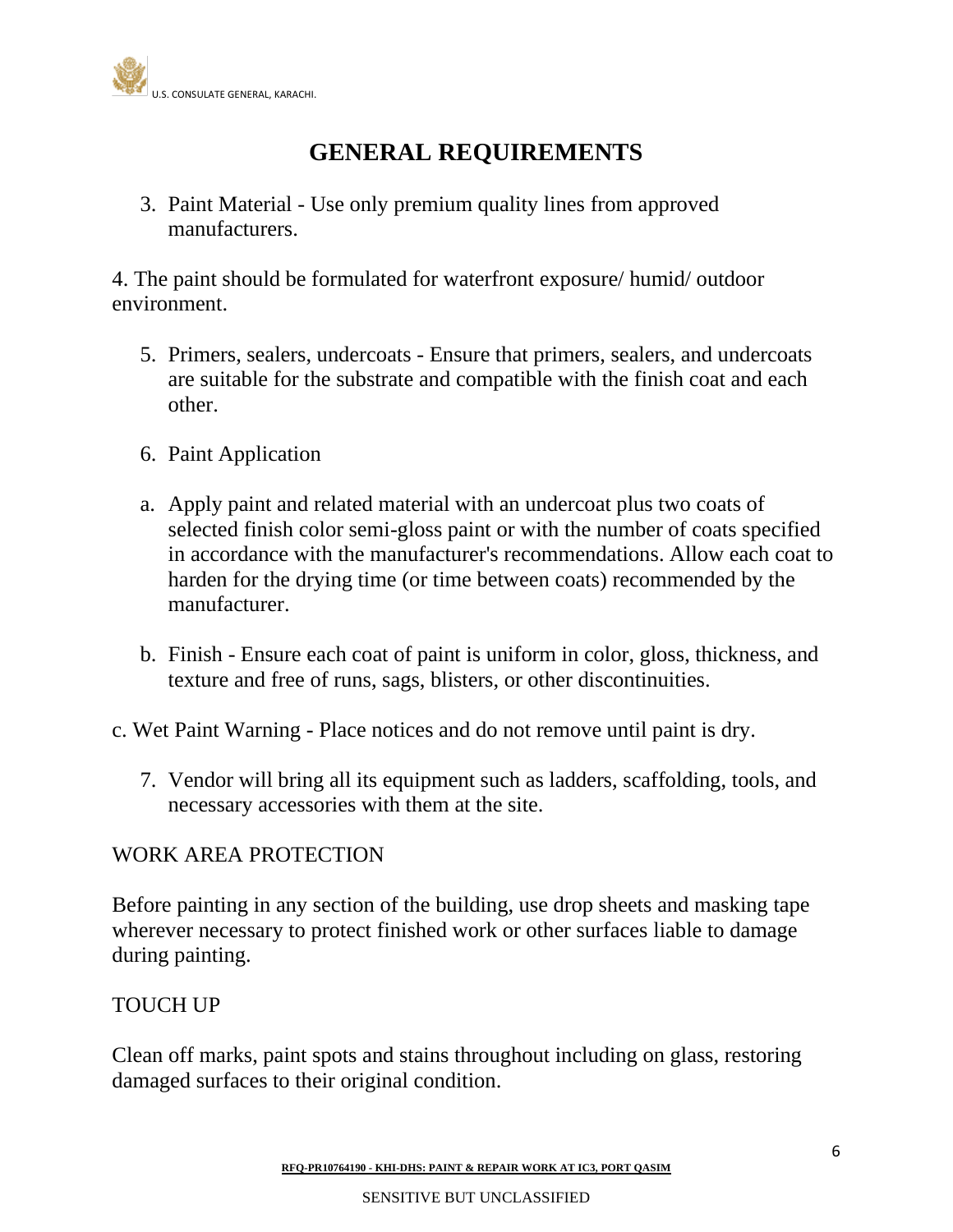

## GENERAL CONDITIONS

CO: Contracting Officer COR: Contracting Officer's Representative FM: Facility Manager RSO: Regional Security Officer POSHO: Post Occupational Safety and Health Officer APOSHO: Assistant Post Occupational Safety and Health Officer

1. COR: 2.

A Contracting Officer's Representative (COR) will be assigned to ensure quality assurance goals are met.

### 3. Fixed-Price Proposal:

The Contractor shall provide one fixed-priced Proposal for the complete Project that includes every aspect of the Work. Contractor will be measure and verify quantities needed to complete this project prior to bid submission.

4. Services and Deliverables

Provide the following services and deliverables:

- Direct the scope of the field investigation to validate existing conditions.
- Provide Construction Documents (shop drawings) for all work.
- o Provide for COR technical review and comment.
- o Address all COR comments from the prior submittal.
- o Provide Job Hazard Analysis

• 10 days after award, provide a work schedule to the COR for review and approval.

• Provide Paint, Primers, sealers, undercoats

• Provide the following skilled labors Painters and helper along with relevant equipment including, paint brushes, rollers, and paint air compressor with spray gun etc.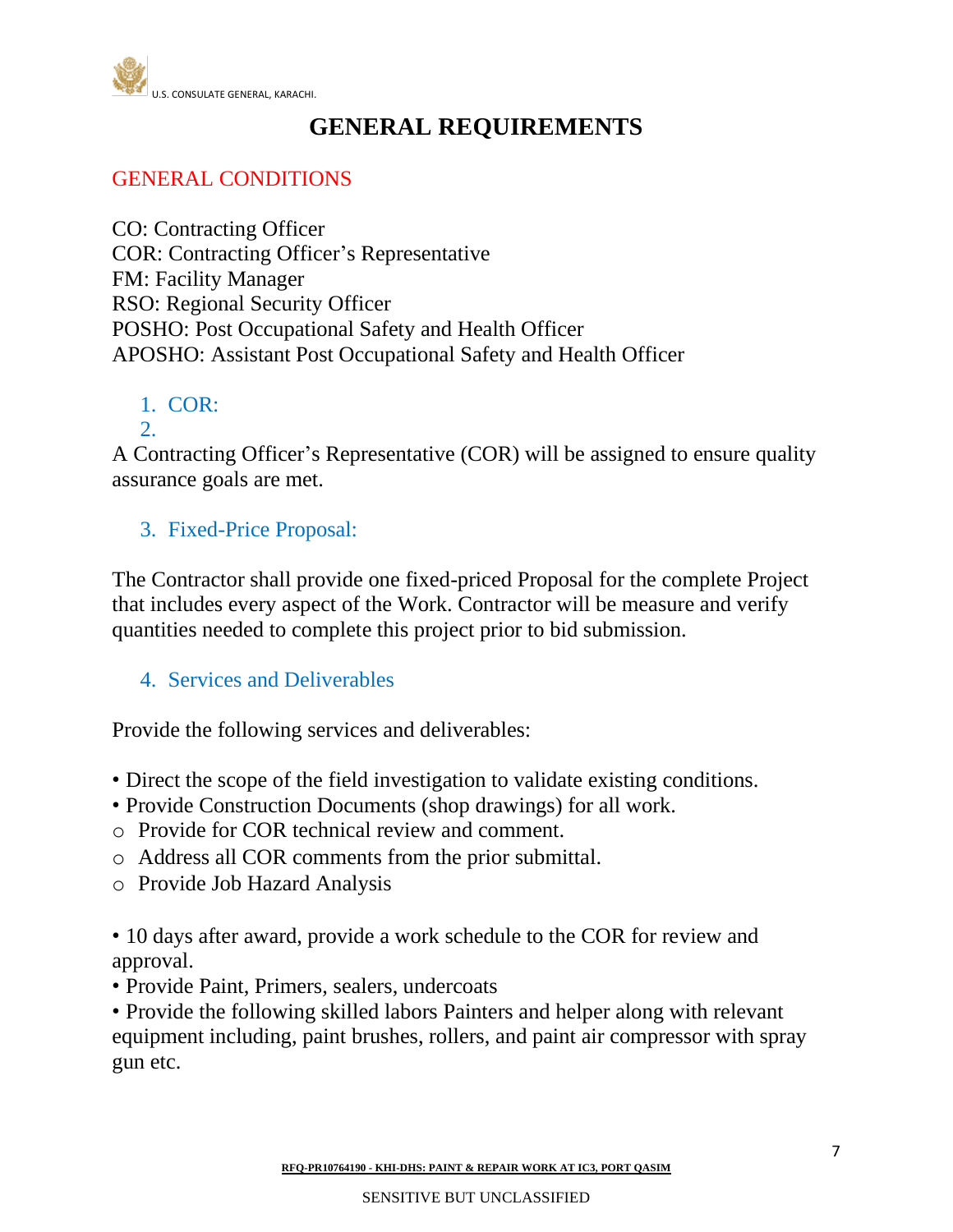

• Contractor is responsible to provide PPEs to their staff including Safety Shoes, Hard Hats, Safety Googles, Gloves, Ear Plugs, and other related PPE identified in Job Hazard Analysis by A/POSHO.

• Contractor shall be responsible to move all materials to site from relevant store.

• The provision of skilled labor means Certified/trained laborers with at least three years' experience in their field, equipped with all Hand/electrical tools, etc. necessary to carry out their work

• Contractor shall be responsible to remove all corrosion for all MS or G.I surfaces.

• Apply 2 coat paint and (primer where required) on each surface, complete in all respect as per satisfaction of COR.

• Contractor shall be responsible to provide scaffolding and hardness belt to his worker.

• Equipment used by the contractor will be new and of good quality unless otherwise required.

# 5. Design Criteria:

The Work shall be governed by referenced standards and drawings contained within this Scope of Work.

Notify the COR in the event of conflicting design criteria. In general, the more stringent criteria shall be applied, subject to COR approval.

The Contractor is responsible for compliance with all design criteria; Work not in compliance shall be deemed unacceptable.

The Contracting Officer's Representative shall inspect and approve or reject all materials and equipment prior to their use.

### 6. Execution:

The Work shall be executed in a diligent and workmanlike manner in accordance with the negotiated fixed price, this Scope of Work, the Project Schedule. When pursuing the work, the contractor is to take extra care as not to damage existing structures. The Contractor is responsible for preventing any damage to surrounding properties arising from the Contractors performance of the work. Contractor shall be responsible for repairing any damage to adjacent properties as a result of its activities on the Project Site. If the damage is not repairable, the cost will be calculated by the Facility Manager and deducted from the payment of the final invoice.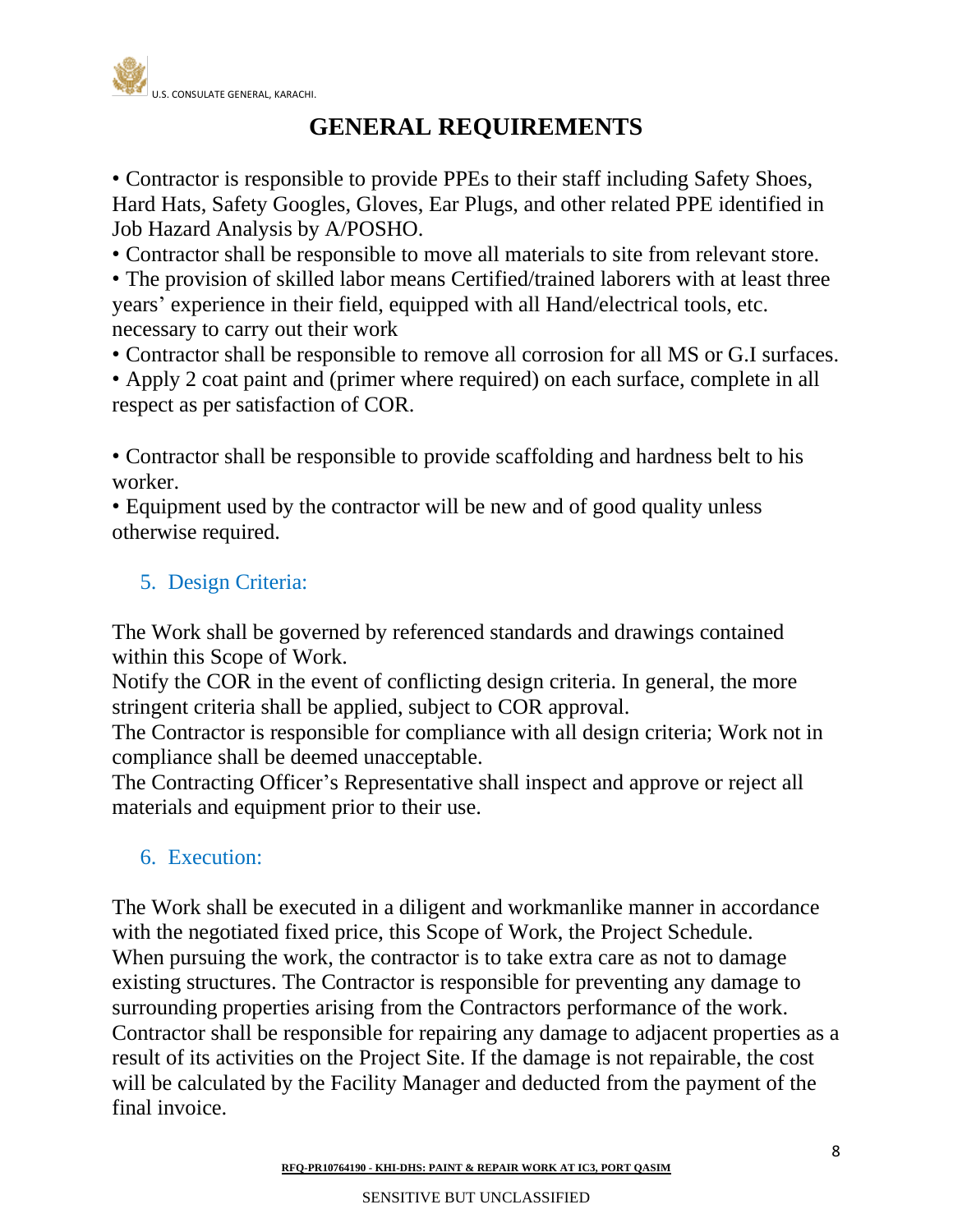

### 6. Work Hours:

The Contractor shall work 05 days a week (Monday – Friday) from 08:00 a.m. to 17:00 p.m.

- Must carry original CNICs • Contractors to check-in for clearance at IC3-Terminal Port Qasim at 0800hrs (8am) and then commence work each day until the project reaches final completion.
- Break Hour for Friday 1200-1400 hrs.
- Break Hour for Monday to Thursday 1300-1400 hrs.

If any aspect of this work is deemed by the COR, the FM, the RSO or the POSHO/APOSHO to be interruptive of normal IC3 operations, the contractor shall be required to perform that portion of the work on Saturdays and Sundays.

### 7. Safety:

The Contractor shall be responsible for conducting the work in a manner that ensures the safety of employees and visitors at the US Consulate, and the Contractor's employees. Safety standards must meet or exceed current EM 385 US Corps of Engineers Safety and Health Requirements Manual requirements available online.

The Contractor shall be solely responsible for risk assessments, managing health, and safety issues associated with this project. Based on hazard assessments, Contractors shall provide or afford each affected employee personal protective equipment (PPE) that will protect the employee from hazards. At a minimum PPE shall consist of eye protection, hard hats, and closed toe shoes (safety shoes). Sandals or athletic shoes are not acceptable. PPE such as gloves, dust masks, are recommended. These items must be provided at the Contractor's expense. Workers may use discretion if they feel unsafe in using the equipment in a hostile environment.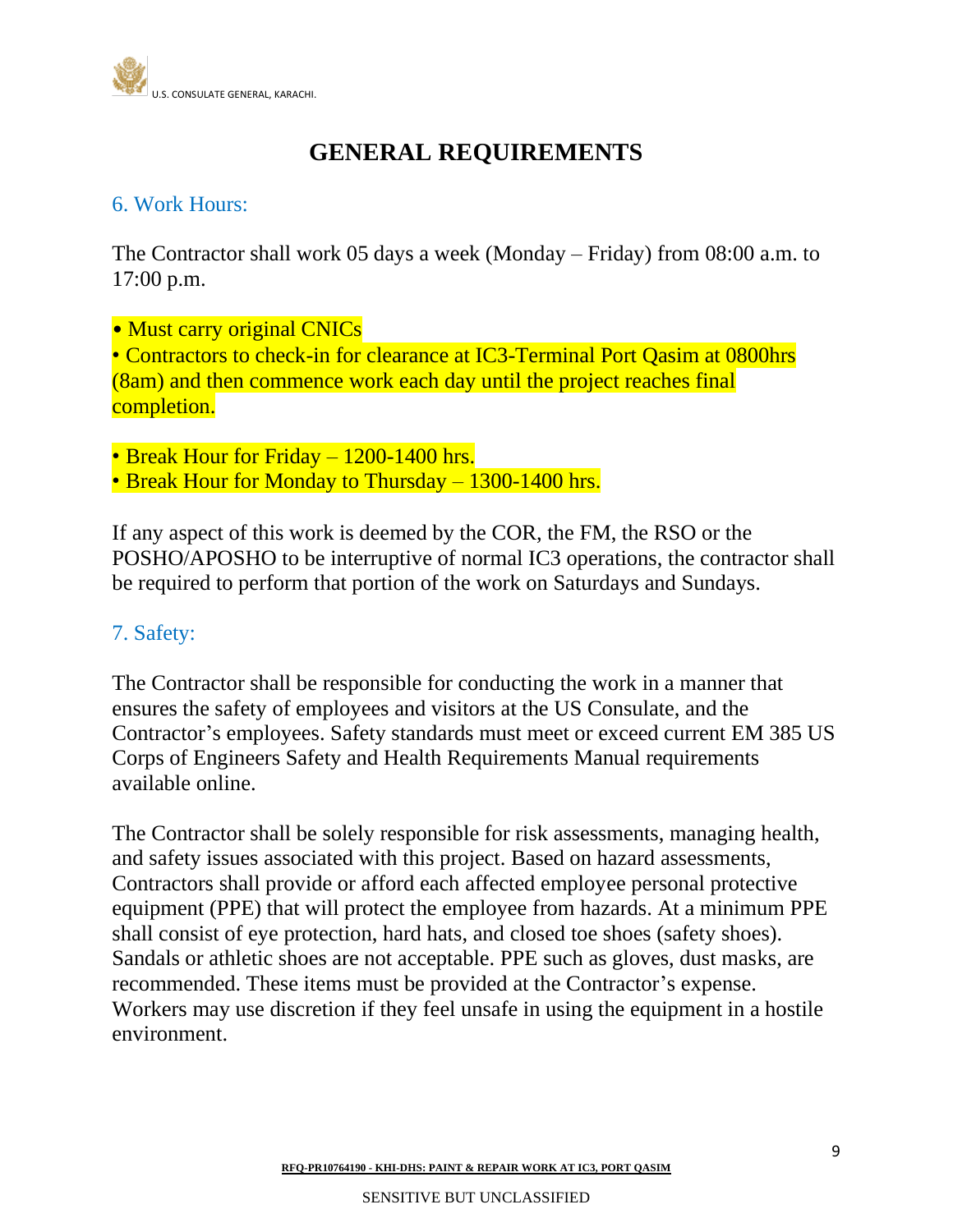

Any worker at an elevated location above 1.8 meters, with the exception of a portable ladder, contractor will be provided a safety harness.

The contractor must document in the bid for work how the hazard controls will be implemented and maintained during the project.

The Contractor shall prepare and implement an Activity Hazard Analysis (AHA) prior to the start of work.

The Contactor must have a competent person on-site for inspection of equipment, training workers in the safe use of equipment and the recognition of hazards related to their use, supervision, and identifying and correcting unsafe work practices for high hazard work.

All contractor personnel shall wear hard hats, safety glasses, earplugs, gloves, close-toes safety shoes and any other Personal Protection Equipment deemed necessary by the Facility Manager.

## Safety Training:

• Provide specific training to supervisory personnel and all craft workers of the Contractor and subcontractors in proper use and care of specific personal protective gear, equipment, and clothing.

• Contractor and subcontractor employees shall be trained and supervised by qualified persons to perform, safely and confidently, recognized hazardous work operations and work performed with hazardous conditions to which they have been assigned.

### 8. Workforce:

The contractor shall provide all supervision, skilled and unskilled labor needed to perform the work. The Contractor shall be responsible for total integration of effort and control of the works. The Contractor shall be responsible for planning, monitoring, coordinating, and controlling the works. The Contractor shall provide a Project Superintendent with a minimum of 5 years professional employment record of demonstrated performance in comparable work. Project Superintendent shall have experience in all aspects of work execution.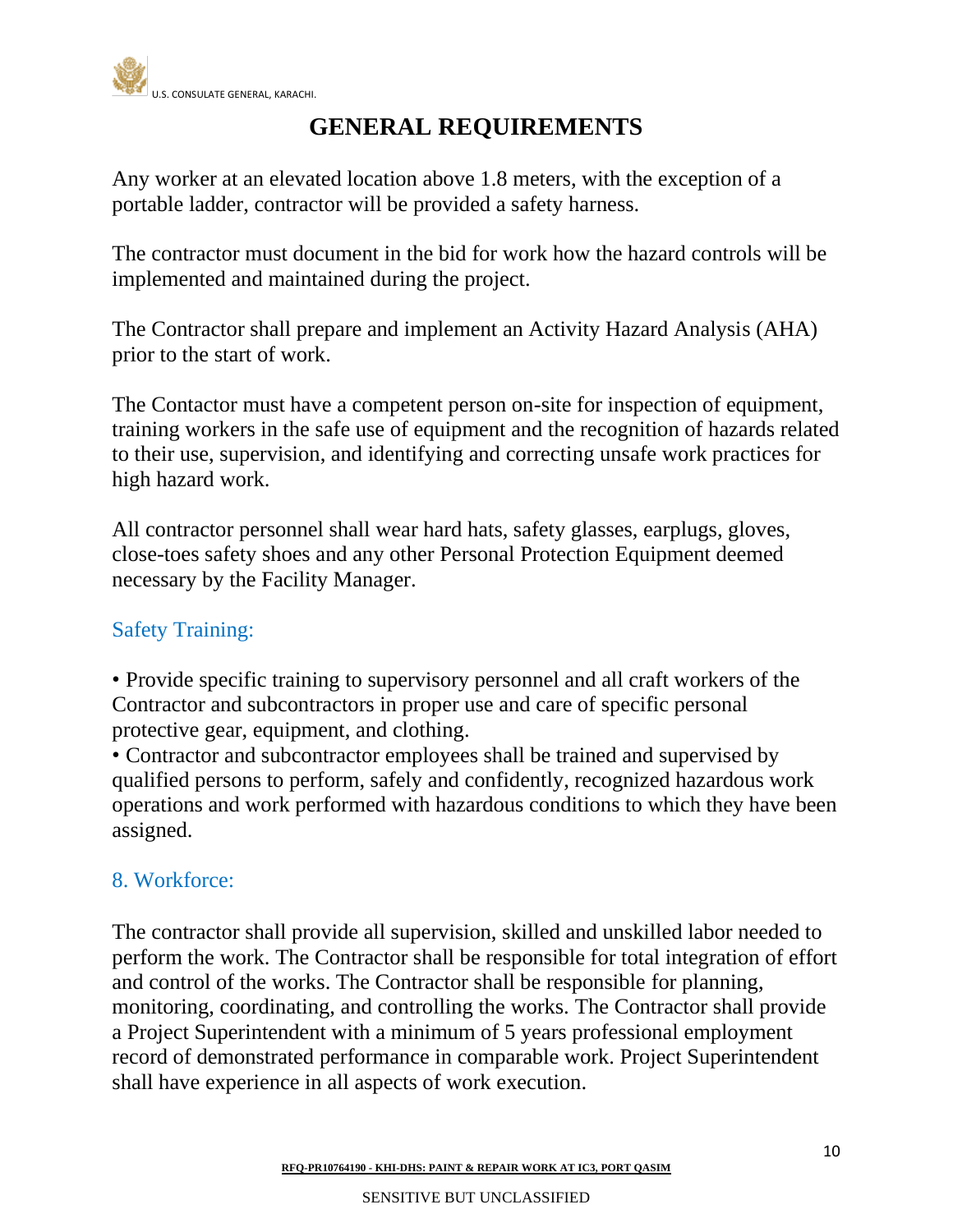

The contractor shall provide Foremen and other supplemental staff as necessary to perform the work within the timelines and quality standards specified. Staff shall demonstrate knowledge, skill, and experience with the construction methods, techniques, and standards required by the contract. Contractor employees shall have access to the equipment and equipment areas and will be escorted by US Consulate personnel.

The Contractor's employees shall wear clean, neat, and complete uniforms when on duty. All employees shall wear uniforms approved by the Contracting Officer's Representative (COR). The Contractor shall provide, to each employee and supervisor, uniforms, and personal equipment. The Contractor shall be responsible for the cost of purchasing, cleaning, and repair of the uniforms.

Neglect of duties shall not be condoned. This includes sleeping while on duty, unreasonable delays, or failures to carry out assigned tasks, conducting personal affairs during duty hours and refusing to render assistance or cooperate in upholding the integrity of the worksite security.

The Contractor shall not condone disorderly conduct, use of abusive or offensive language, quarreling, and intimidation by words, actions, or fighting. Also included is participation in disruptive activities that interfere with normal and efficient Government operations.

The Contractor shall not allow its employees while on duty to possess, sell, consume, or be under the influence of intoxicants, drugs or substances which produce similar effects.

The performance standard is that the Government receives no more than one (1) customer complaint per month. The COR shall notify the Contracting Officer of the complaints so that the Contracting Officer may take appropriate action if any of the services exceed the standard. The COR shall, as a minimum, orally notify the Contractor of any valid complaints.

Repeat customer complaints are not permitted for any services. If a repeat customer complaint is received for the same deficiency during the service period, the COR will contact the Contracting Officer for appropriate action under the Inspection clause.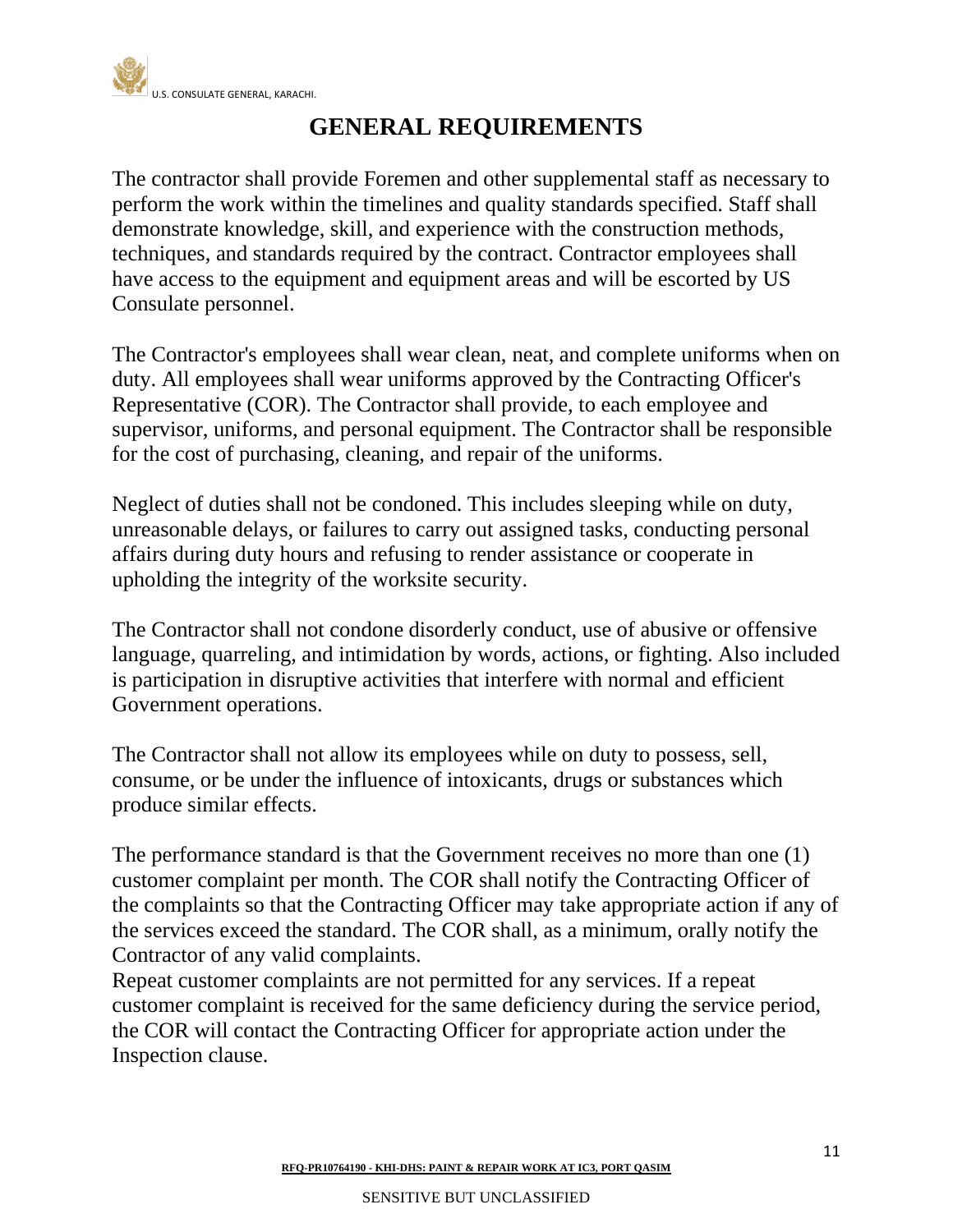

### 09. Accommodations:

Toilets: The contractor shall utilize toilets on the IC3 terminal. Drinking water: The contractor shall also provide an adequate number of drinking water dispensers, distributed for convenience and efficiency-of-use around the construction areas.

### 10. Subcontractors:

Contractor shall be responsible for the conduct and workmanship of Subcontractors engaged in the Project, and for Subcontractor's compliance with the terms of this Statement of Work. The Contractor is responsible for the behavior and workmanship of Subcontractors.

### 11. Modification to Contract:

The Contractor shall not incur any costs beyond those described in this SOW unless directed otherwise in writing by the Contracting Officer. Any work performed by the Contractor beyond this SOW without written direction from the Contracting Officer will be at the Contractor's own risk and at no cost to the US Consulate.

### 12. Stop Work:

At any time during the Project, the Contracting Officer (CO) reserves the right to Stop Work for protection of employees or visitors, security, or any other reason at his/her discretion.

### 13. General Submittals:

The contractor is responsible to submit a hazard control measure plan for the work. The contractor is also responsible to submit a detailed construction schedule indicating when the various portions of the work will be commenced and completed within the required schedule in the form of a bar chart. This bar chart shall be in sufficient detail to include all significant milestones. The contractor shall provide the detailed qualification of all the key personnel.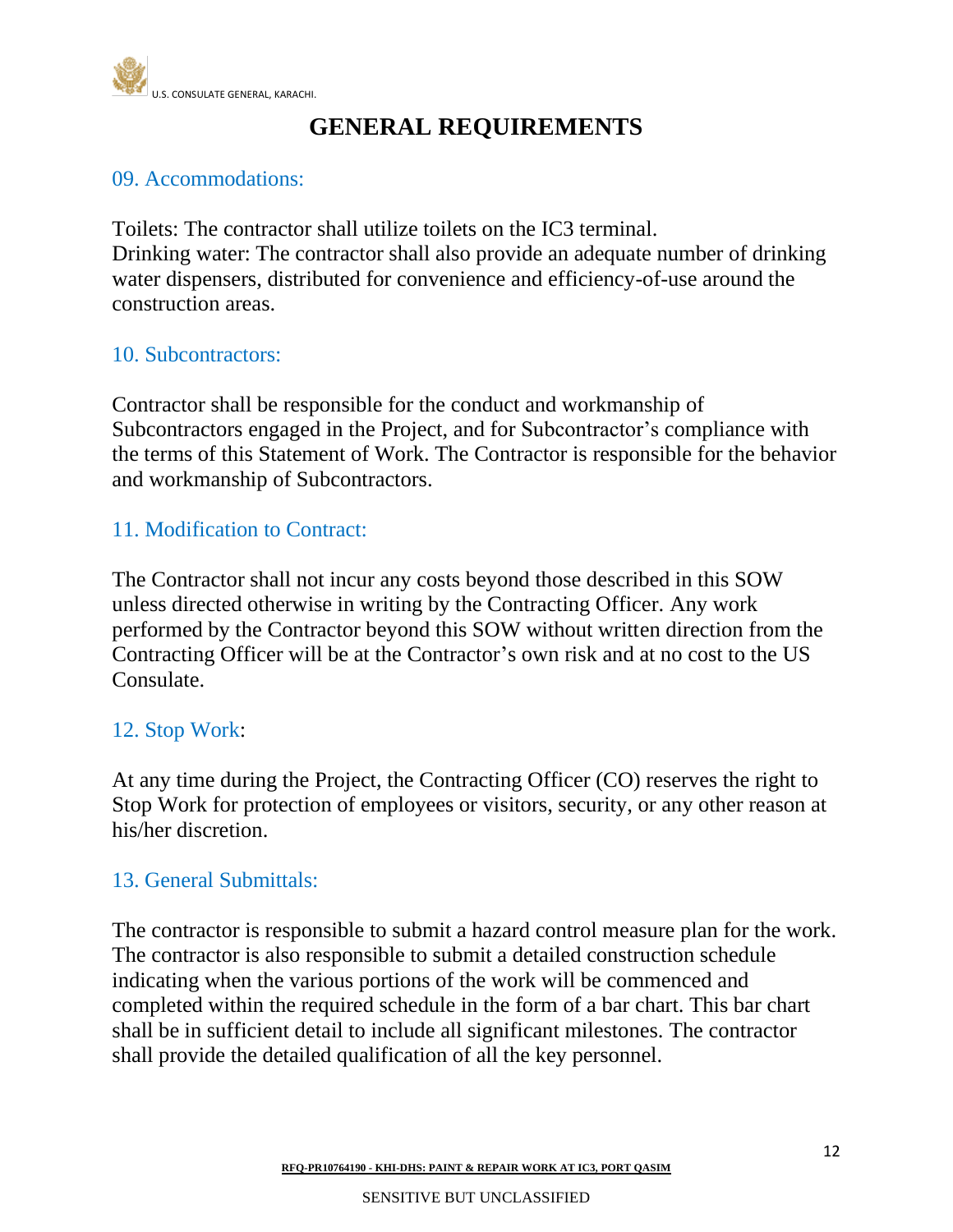

## 14. Close-out:

Prior to final acceptance, the COR will conduct a QA/QC inspection to check compliance with the SOW.

## 15. Housekeeping:

The contractor is responsible to clean up daily. The contractor is responsible to dispose of all dirt, concrete, stone and construction debris outside of the property before the close of business each day. Any dirt, concrete, stone and other construction debris may not be piled on the ground. Immediately upon removal, it must be loaded into a truck and disposed of immediately once the vehicle is full. At the end of the day even partially loaded trucks must be removed from the IC3 terminal and the contents disposed of properly at authorized dump sites.

The Contractor shall coordinate and supervise the protection, cleaning, and maintenance work at the Project Site during receipt, handling, storage, installation, curing, and similar stages of construction execution to affect minimum exposure to hazards by personnel and minimum deterioration to IC3 terminal.

### 16. Notification to proceed:

The contractor shall start the work within 10 days of Notice to Proceed. However, prior to the commencement of any excavation, the contractor and the COR shall locate and mark any underground water or electric utilities or other lines which may be present. The contractor is required to provide orange spray paint to mark the ground.

## 17. Point of Contact:

The COR shall be the main point of contact for this Project. The Contractor shall report to the COR on (a) status of the Project, (b) changes in Schedule, (c) accidents and safety issues, (d) disruptions to the property accessibility; and all other important information pertaining to the Project.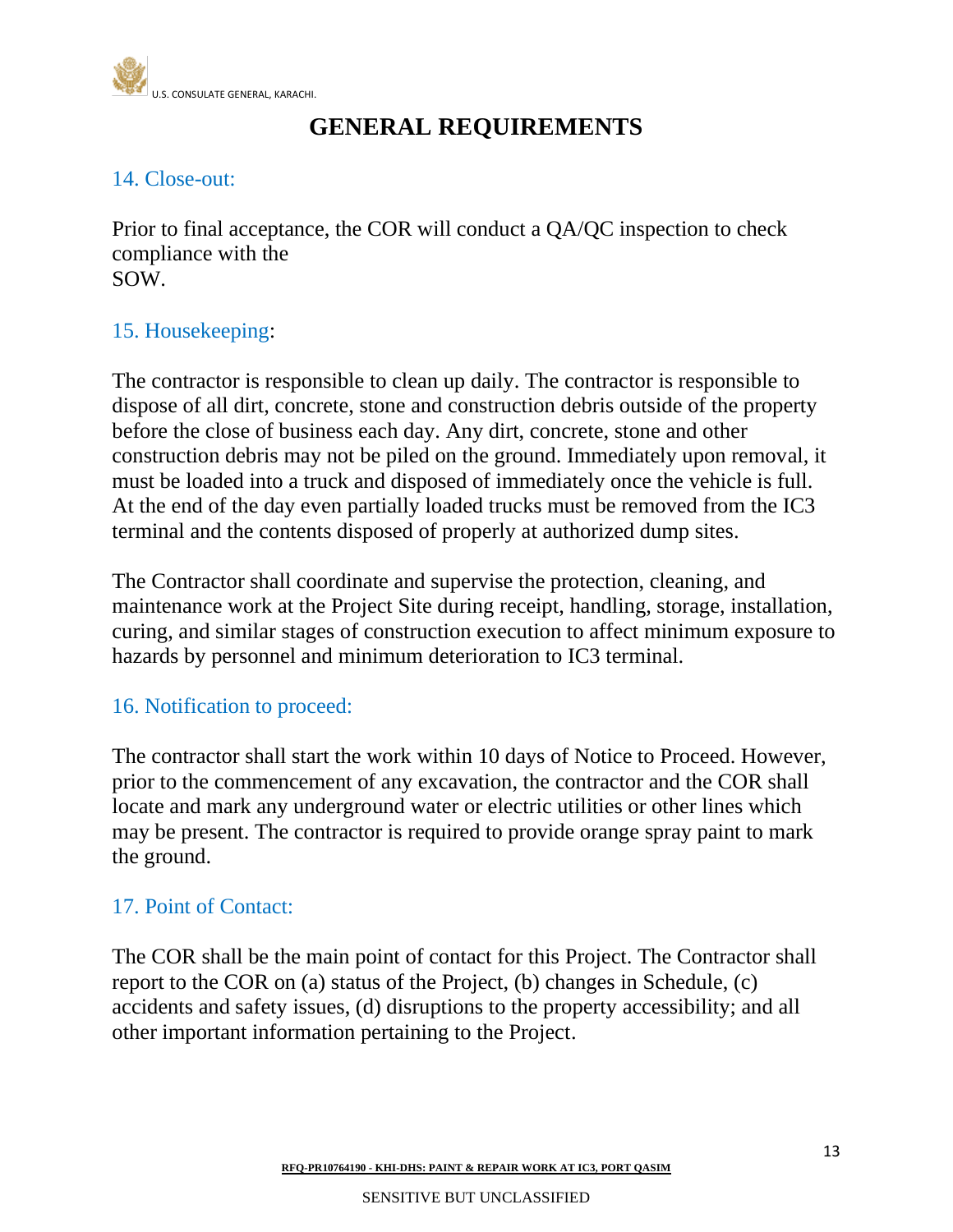

## 18. Contractor's Representative:

The Contractor shall provide a representative on-site during all working hours with the authority to make all decisions on behalf of the Contractor and subcontractors.

## 19. Site Security:

The contractor shall comply with IC3 terminal security policy. The contractor shall prepare list of all the names of personnel working for the contractor and any subcontractors, with national ID numbers and submit the list to

the Facility Manager for vetting of employees by the RSO at least 30 days prior to commencement of work. The contractor shall also provide a list of all equipment, listing the manufacturer, model, serial number of all equipment to be used on this project at least 5 days prior to the commencement of any work. Any vehicles utilized by the contractor are also considered equipment. The contractor must provide make, year, model number and license plate number.

The COR will assign a holding area for the equipment. Equipment, other than vehicles, should remain on site for the duration of the project to avoid having to have a security screening of it each time it enters the compound. The contractor must notify the COR in writing at least 24 hours in advance of the pending removal of any contractor owned equipment. The contractor is 100% responsible for securing their working materials and equipment. Any damage to facilities or infrastructure, which happens due to a lack of security, will be the responsibility of the Contractor to correct at no cost to the U.S. Government.

### 20. Defects in Work:

Where the Contractor's QC procedures, or those undertaken by or for the USG, disclose patent or latent defects in the works, the Contractor shall provide corrective actions. The contractor shall seek to repair, restore, reconstruct, replace, or otherwise correct defects in the works to comply with Contract Document requirements and criteria. The corrective action shall be acceptable to the COR. Provide re-inspection or re-testing of corrected work, repeat until compliance is achieved. Neither the required quality control procedure, nor detection of defects, nor correction of defects, nor the re-inspection or re-testing of corrected work,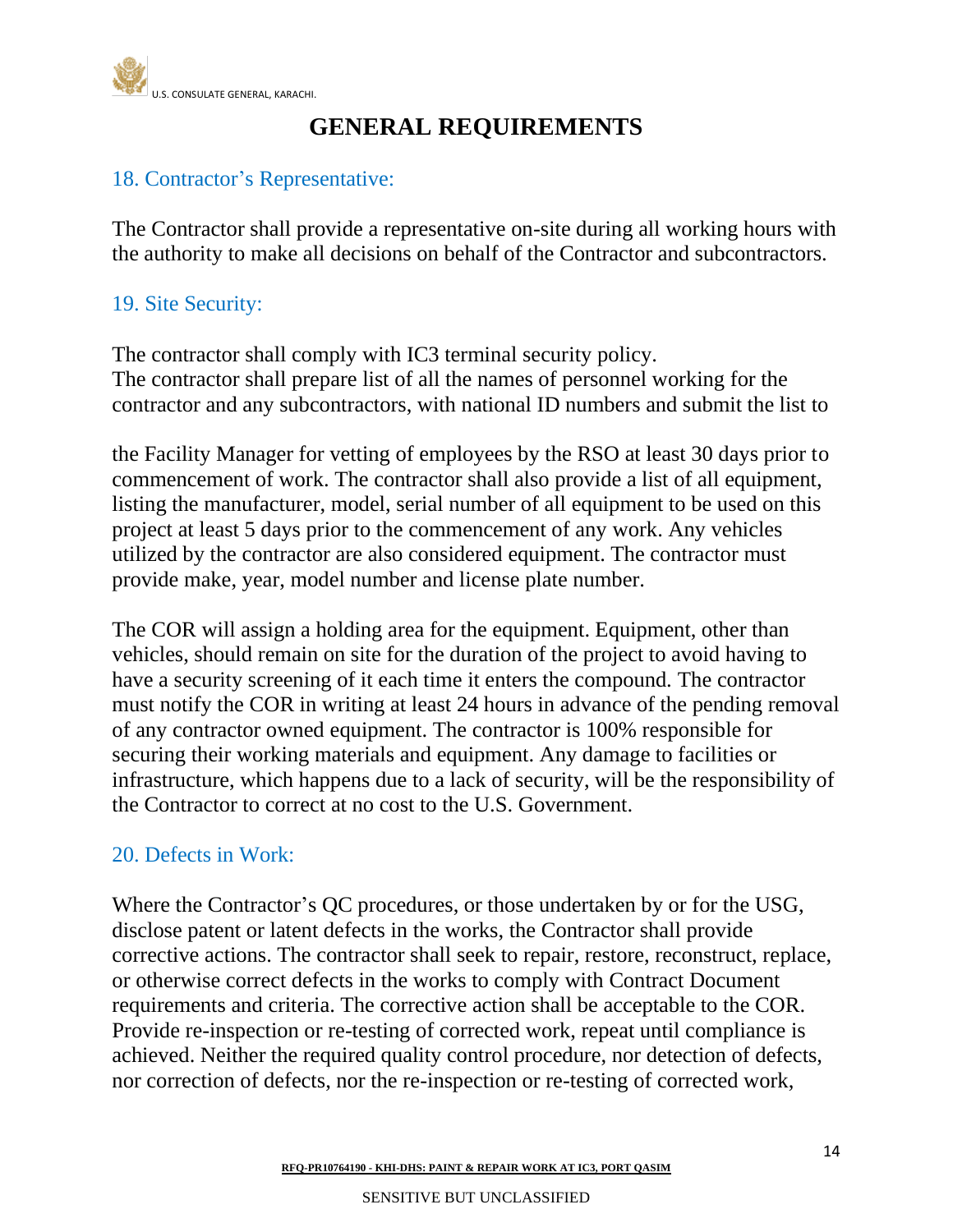

provides a basis for Contractor's claim for Contract Modification/Additional Compensation, or request for extension of Contract Time.

# 21. Delays:

Delays that are found to be caused by the Contractor's actions or inactions shall not be a cause for a time extension to the contract completion date. If the Contractor's execution of the works falls behind the accepted Project Execution Schedule, the Contractor shall take any and all steps necessary within the agreed work period parameters to improve progress. These attempts at recovery shall incur no additional cost to the USG. The Contractor shall execute the works diligently and shall seek to complete all works at or before the agreed upon contract completion date.

### 22. Site Organization:

The contractor shall have at least one safety monitor / traffic flagman to keep pedestrians out of the work area. Install new barricades to delineate the project area.

### 23. Work execution:

Coordinate all phases and aspects of the works carefully to achieve intended results, including best overall visual effect. Remove and replace workmanship and/or material that are found to be not in compliance. In all aspects of the work, fully comply with construction safety and occupational health requirements. Explosive Actuated Tools are not permitted. Install each element of project only during weather conditions that will contribute to successful workmanship and allow for proper curing, protection, and concealment. The Contractor shall schedule and perform Quality Control services during the work progress. Upon completion of the work, return all disturbed area (to include lawn) to original conditions.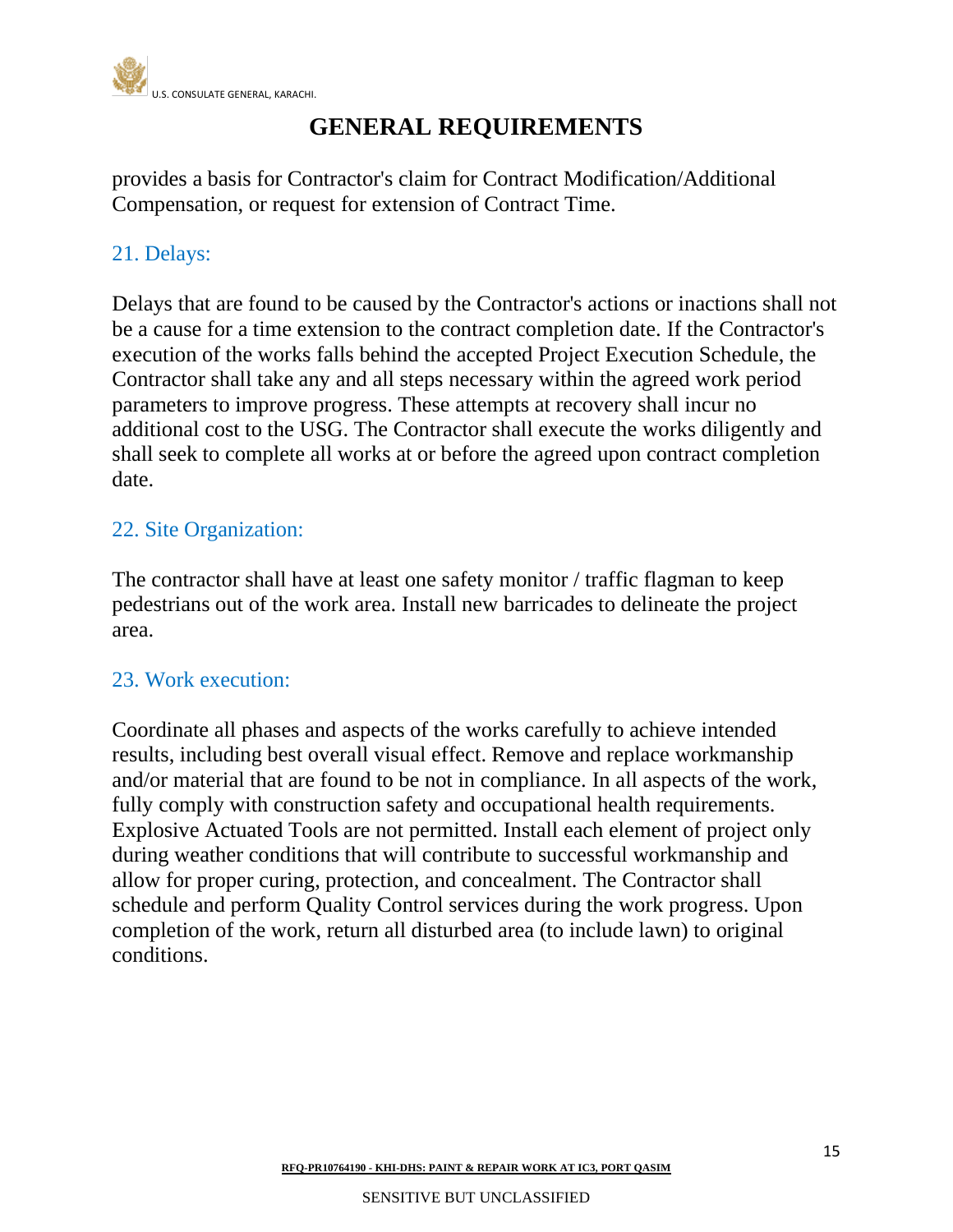

#### **Prices:**

Firm Fixed Price.

TAX: Your prices shall be duty/tax free. U.S. Consulate General Karachi will neither deduct nor pay any tax for this service.

#### **Inspection & Acceptance:**

A Government representative will inspect the service(s) delivered to determine the quality and acceptability. Substandard services/products shall be unacceptable at vendor's expense.

#### **Payment Terms:**

Payment will be made within 30 days through Electronic Funds Transfer (EFT) upon complete and successful render of service(s) to the U.S. Consulate General, Karachi and submission of legitimate invoice to Financial Section upon confirmation from PAS, and submission of receipt.

#### **SUBMISSION OF INVOICE:**

Each invoice shall include vendor invoice number, purchase order/BPA Call number, date issued, brief description of services provided, quantities, unit and total price, and signed by the signing authority.

Invoices must be routed to:

1- Karachi, FMC Invoices [KarachiFMCInvoices@state.gov](mailto:KarachiFMCInvoices@state.gov) (for sending invoice-in PDF format) 2- Karachi, FMC Inquiries [KarachiFMCInquiries@state.gov](mailto:KarachiFMCInquiries@state.gov) (for any query related to payment)

Although email is the preferred method, invoices may also be submitted by mail (do not send electronically if you mail the invoice to the following address to avoid duplication):

Karachi Fiscal Office U.S. Consulate General Plot No- 3, 4, 5, New TPX Area Mai Kolachi Road Karachi

#### **Contract Clauses:**

FAR & DOSAR (attached) clauses will apply to this purchase order. These clauses can be accessed through following link: http://aopepd.a.state.gov/Content/documents/overseas\_comm-item-fac-2005-36.docx

**RFQ-PR10764190 - KHI-DHS: PAINT & REPAIR WORK AT IC3, PORT QASIM**

#### SENSITIVE BUT UNCLASSIFIED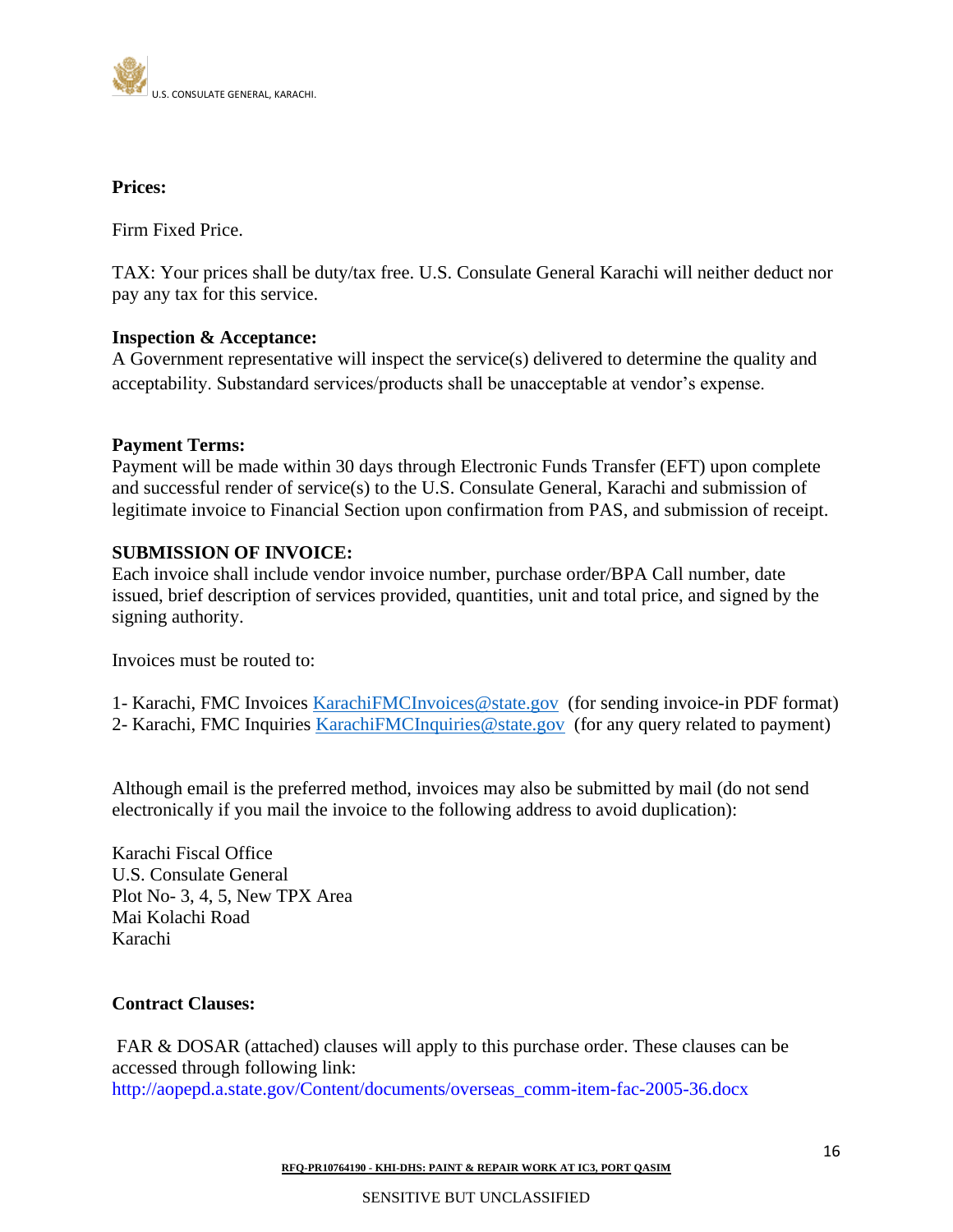

(MAY 2004) Alternate I (APR 1984) 52.212-5 Contract Terms and Conditions Required to Implement Statutes or Executive Orders-- Commercial Items (Feb 2016). 52.204-24 Representation Regarding Certain Telecommunications and Video Surveillance Services or Equipment 52.204-25 Prohibition on Contracting for Certain Telecommunications and Video Surveillance Services or Equipment 52.204-26 Covered Telecommunications Equipment or Services-Representation 52.249-1 Termination for Convenience of the Government 52.249-2 Termination for Convenience of the Government 52.216-2 Economic Price Adjustment-Standard Supplies. 52.216-4 Economic Price Adjustment-Labor and Material.

**Important Note:** Your quotes/proposals will be considered upon confirmation on compliance with NDAA 889. [https://acquisition.gov/FAR-Case-2019-009/889\\_Part\\_B](https://acquisition.gov/FAR-Case-2019-009/889_Part_B) Telecommunications equipment produced by Huawei Technologies Company or ZTE Corporation, or any subsidiary or affiliate of such entities; •Video surveillance and telecommunications equipment produced by Hytera Communications Corporation, Hangzhou Hikvision Digital Technology Company, or Dahua Technology Company (or any subsidiary or affiliate of such entities);

•Telecommunications or video surveillance equipment or services produced or provided by an entity that the Secretary of Defense, in consultation with the Director of National Intelligence or the Director of the Federal Bureau of Investigation, reasonably believes to be an entity owned or controlled by, or otherwise connected to, the government of a covered foreign country.

#### **Offer Due Date:**

 1. Please submit your quote on or before **May 26, 2022, at 1400Hrs,** to **Procurement Contracting Officer, U.S. Consulate General Karachi, or via email to following email** addresses:

#### [KRCProcurementContracting@state.gov](mailto:KRCProcurementContracting@state.gov)

No quote will be acceptable after the due date.

- 1. Please prepare a quotation on your company letterhead in accordance with the requested details of this RFQ.
- 2. Please provide reference of our Request Number **PR10764190,** in all your correspondence regarding this request for price quotation
- 3. Please provide relevant clientele and/or performance record from past two (2) years.